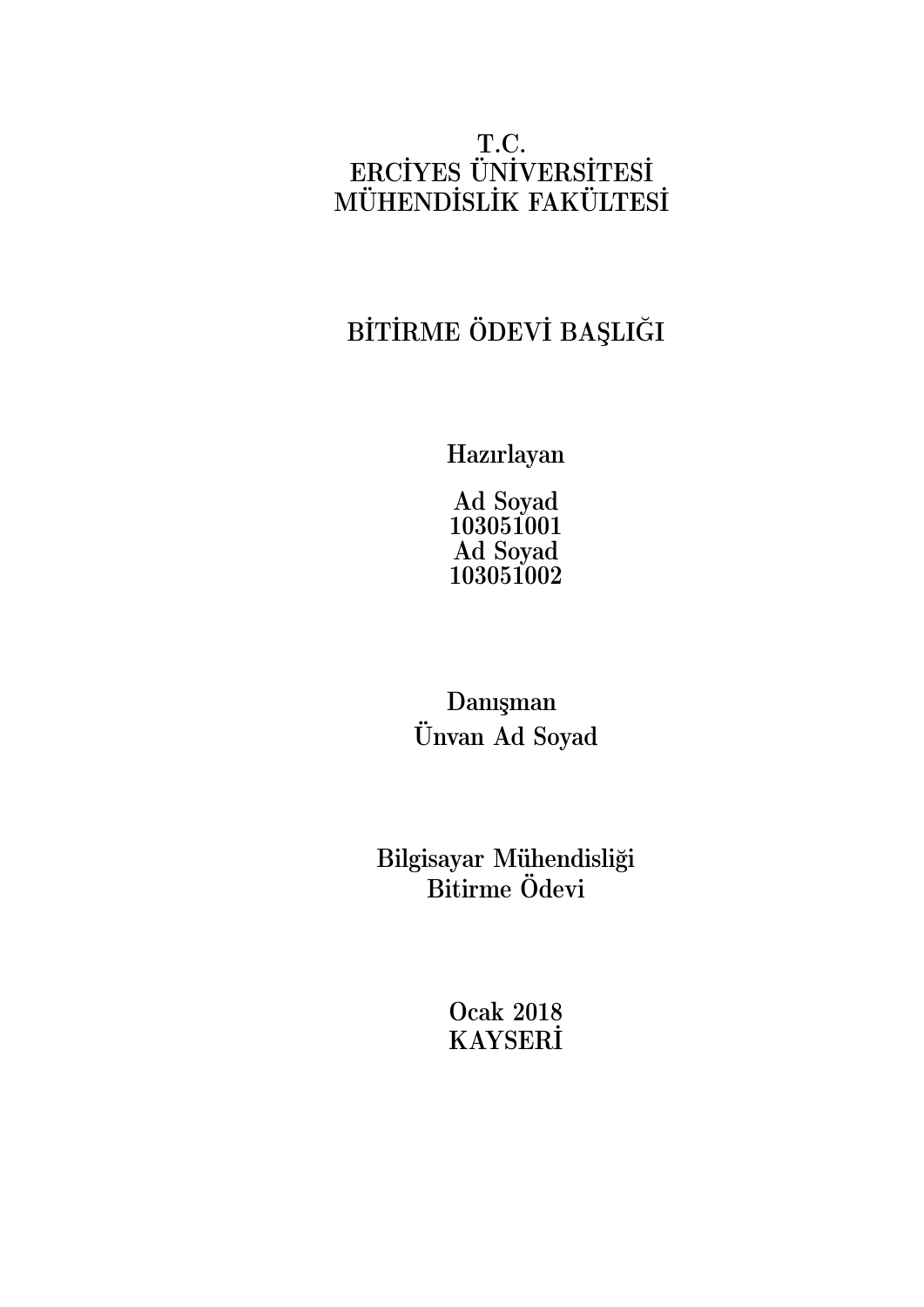"Bitirme Ödevi Başlığı" adlı bu çalışma, jürimiz tarafından Erciyes Üniversitesi Bilgisayar Mühendisliği Bölümünde Bitirme Ödevi olarak kabul edilmiştir.

25/01/2018

### JÜRİ :

Danışman : Ünvan Ad Soyad Üye : Üye :

### ONAY :

Yukarıdaki imzaların, adı geçen öğretim elemanlarına ait olduğunu onaylarım.

.... / .... /20... Prof. Dr. Veysel ASLANTAŞ Bilgisayar Müh. Bölüm Başkanı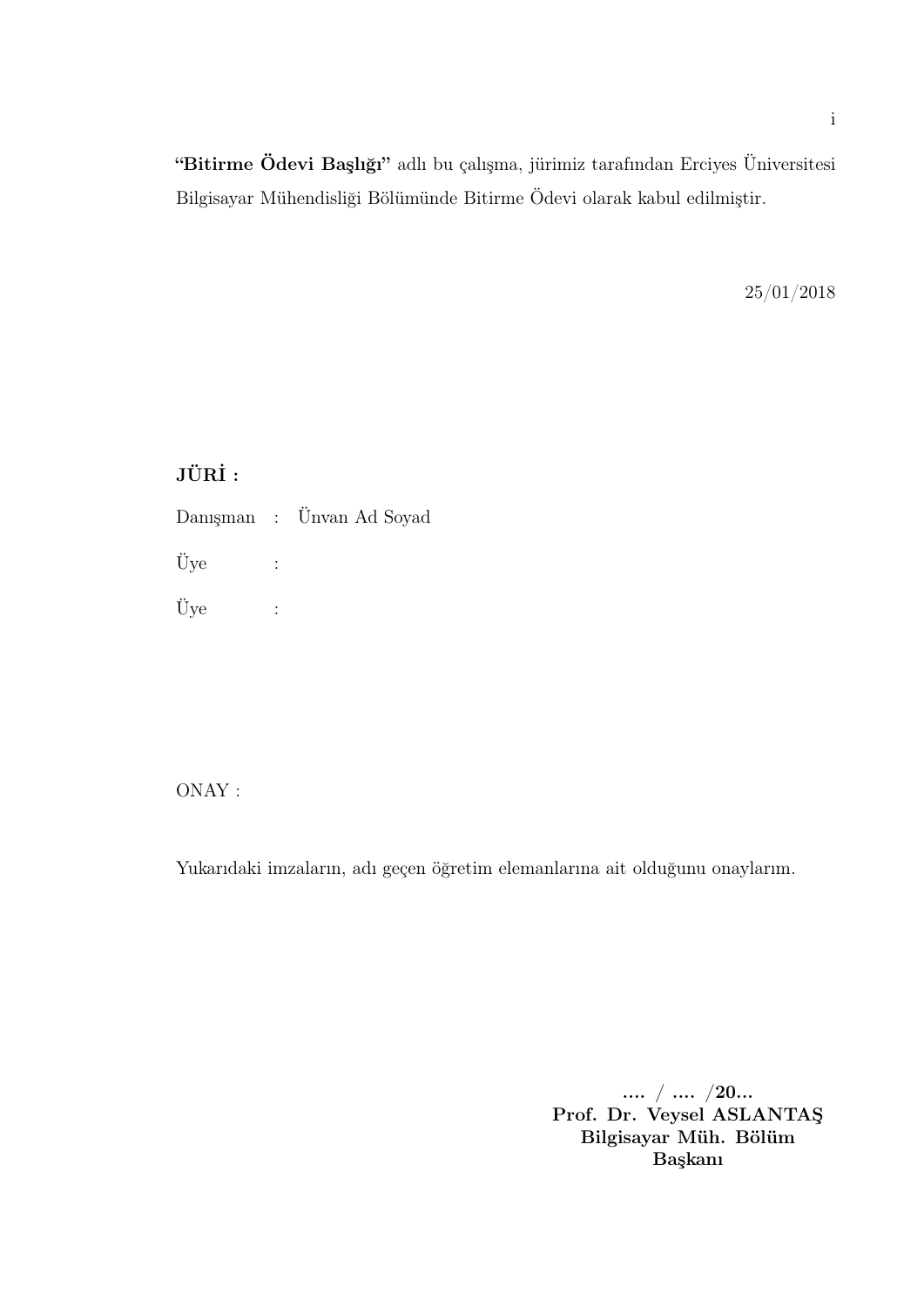#### ÖNSÖZ / TEŞEKKÜR

Lorem Ipsum is simply dummy text of the printing and typesetting industry. Lorem Ipsum has been the industry's standard dummy text ever since the 1500s, when an unknown printer took a galley of type and scrambled it to make a type specimen book. It has survived not only five centuries, but also the leap into electronic typesetting, remaining essentially unchanged. It was popularised in the 1960s with the release of Letraset sheets containing Lorem Ipsum passages, and more recently with desktop publishing software like Aldus PageMaker including versions of Lorem Ipsum.

Lorem Ipsum is simply dummy text of the printing and typesetting industry. Lorem Ipsum has been the industry's standard dummy text ever since the 1500s, when an unknown printer took a galley of type and scrambled it to make a type specimen book. It has survived not only five centuries, but also the leap into electronic typesetting, remaining essentially unchanged. It was popularised in the 1960s with the release of Letraset sheets containing Lorem Ipsum passages, and more recently with desktop publishing software like Aldus PageMaker including versions of Lorem Ipsum.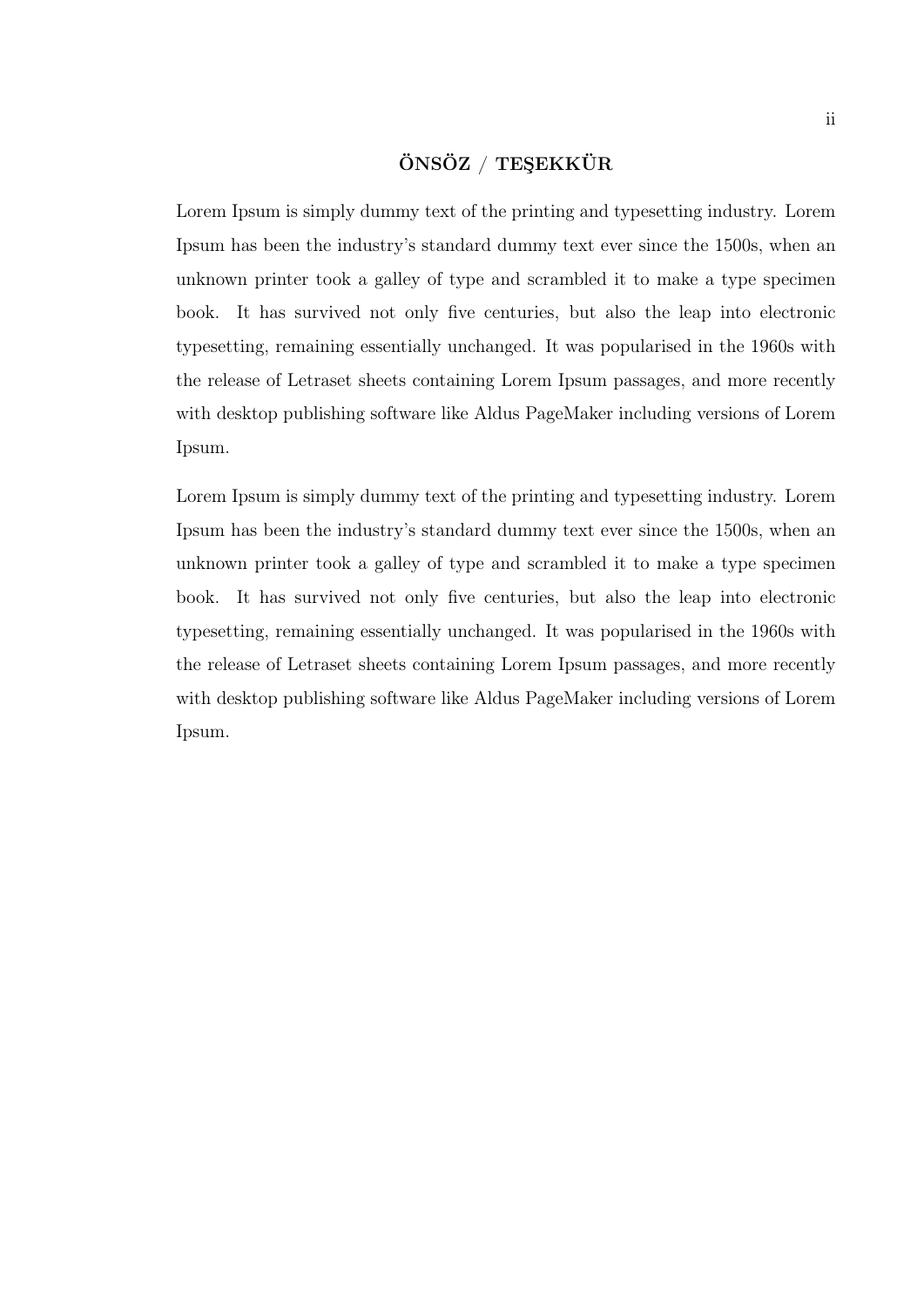### BİTİRME ÖDEVİ BAŞLIĞI

### Ad Soyad Erciyes Üniversitesi, Bilgisayar Mühendisliği Danışman : Ünvan Ad Soyad

#### ÖZET

Lorem Ipsum is simply dummy text of the printing and typesetting industry. Lorem Ipsum has been the industry's standard dummy text ever since the 1500s, when an unknown printer took a galley of type and scrambled it to make a type specimen book. It has survived not only five centuries, but also the leap into electronic typesetting, remaining essentially unchanged. It was popularised in the 1960s with the release of Letraset sheets containing Lorem Ipsum passages, and more recently with desktop publishing software like Aldus PageMaker including versions of Lorem Ipsum.

Anahtar Kelimeler: Optimizasyon,Görüntü İşleme,Veri Madenciliği.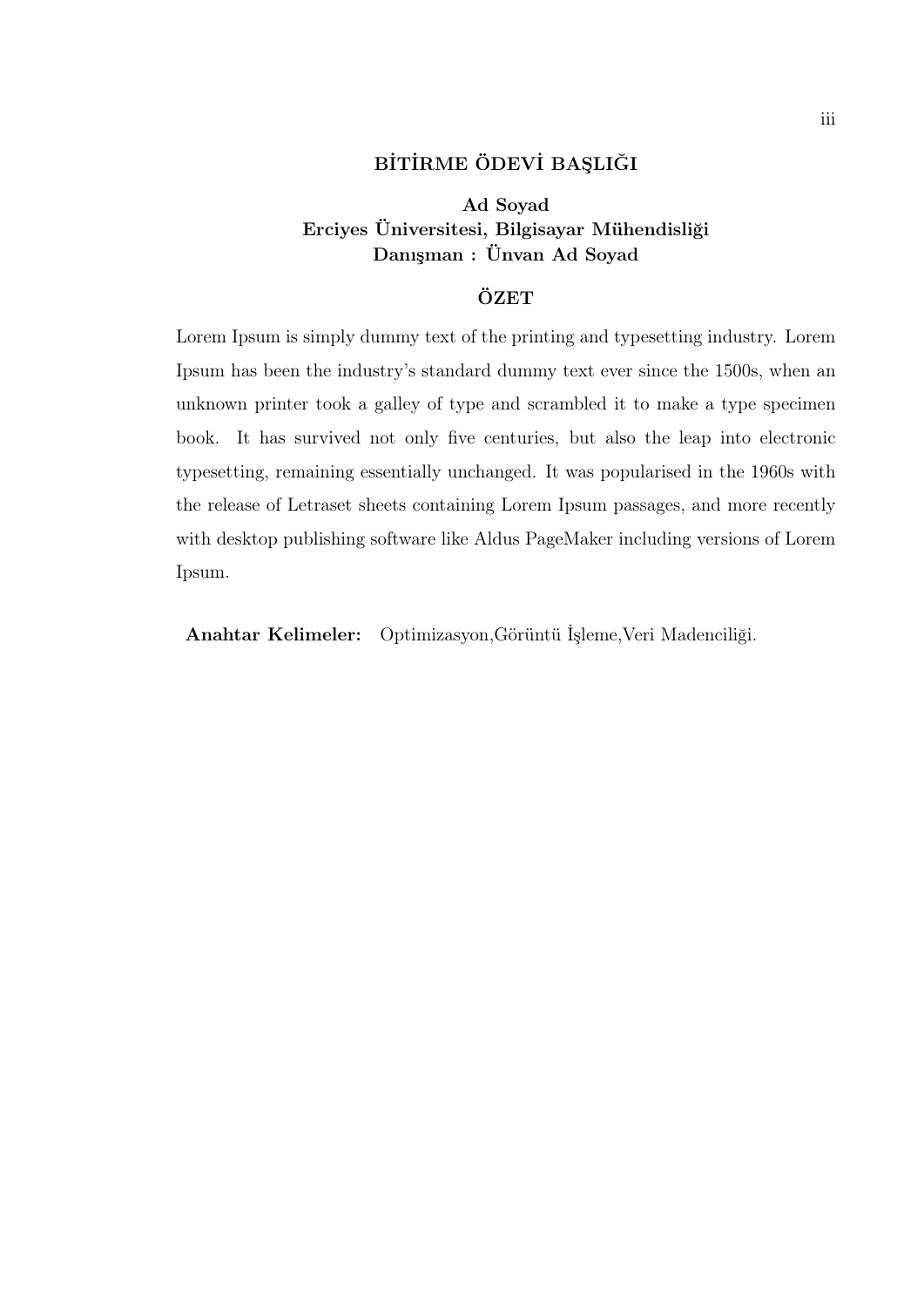### BİTİRME ÖDEVİ BAŞLIĞI İNGİLİZCE

#### Ad Soyad Erciyes University, Computer Engineering Supervisor: (İngilizce Ünvan) Ad Soyad

#### ABSTRACT

Lorem Ipsum is simply dummy text of the printing and typesetting industry. Lorem Ipsum has been the industry's standard dummy text ever since the 1500s, when an unknown printer took a galley of type and scrambled it to make a type specimen book. It has survived not only five centuries, but also the leap into electronic typesetting, remaining essentially unchanged. It was popularised in the 1960s with the release of Letraset sheets containing Lorem Ipsum passages, and more recently with desktop publishing software like Aldus PageMaker including versions of Lorem Ipsum.

Keywords: Optimization, Image Processing, Data Mining.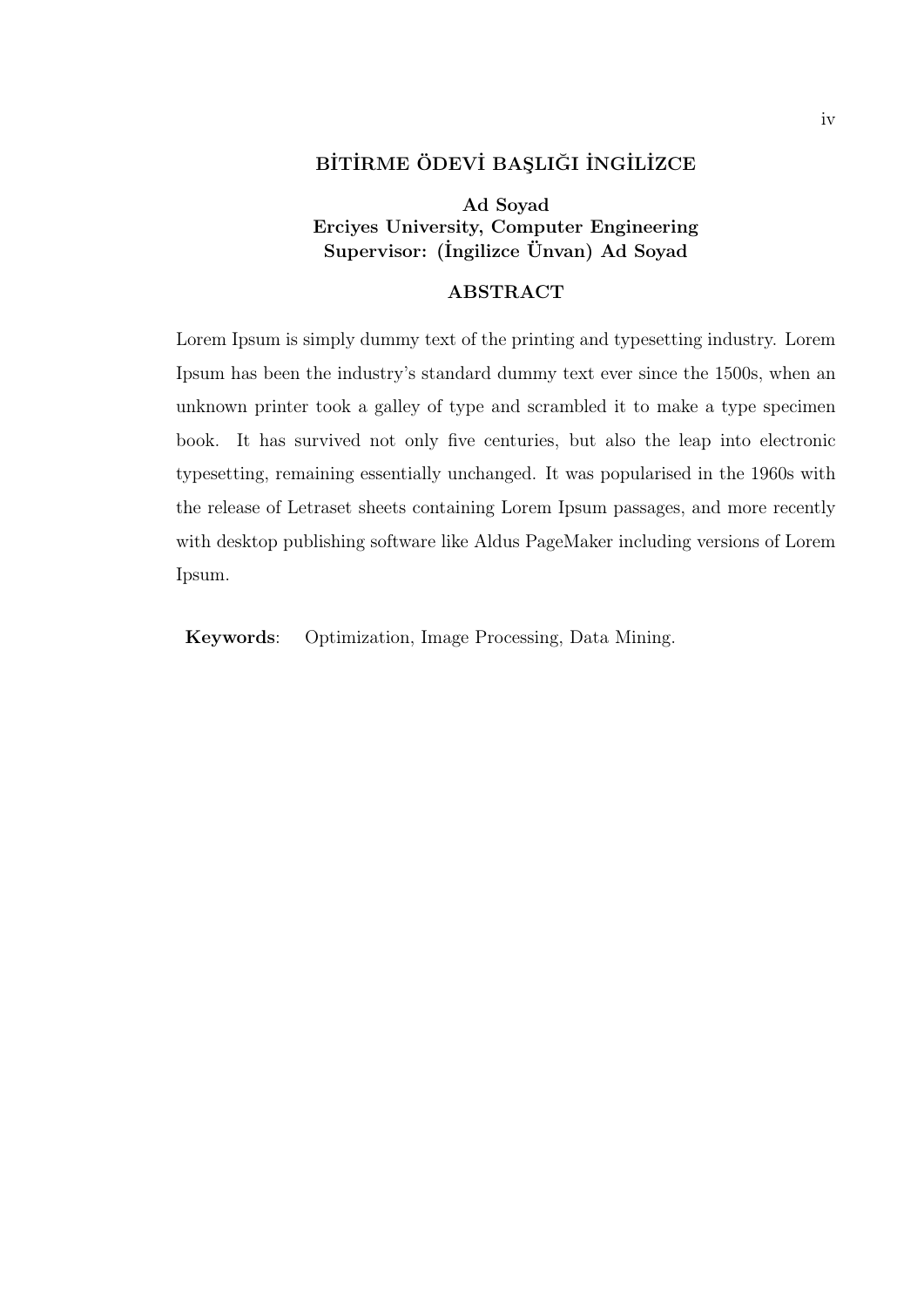# İÇİNDEKİLER

## BİTİRME ÖDEVİ BAŞLIĞI

| 1. BÖLÜM<br>1.BÖLÜM BAŞLIĞI             |  |
|-----------------------------------------|--|
|                                         |  |
|                                         |  |
|                                         |  |
| 2. BÖLÜM<br>2.BÖLÜM BAŞLIĞI             |  |
| 3. BÖLÜM<br>TARTIŞMA, SONUÇ ve ÖNERİLER |  |
|                                         |  |
|                                         |  |
|                                         |  |
|                                         |  |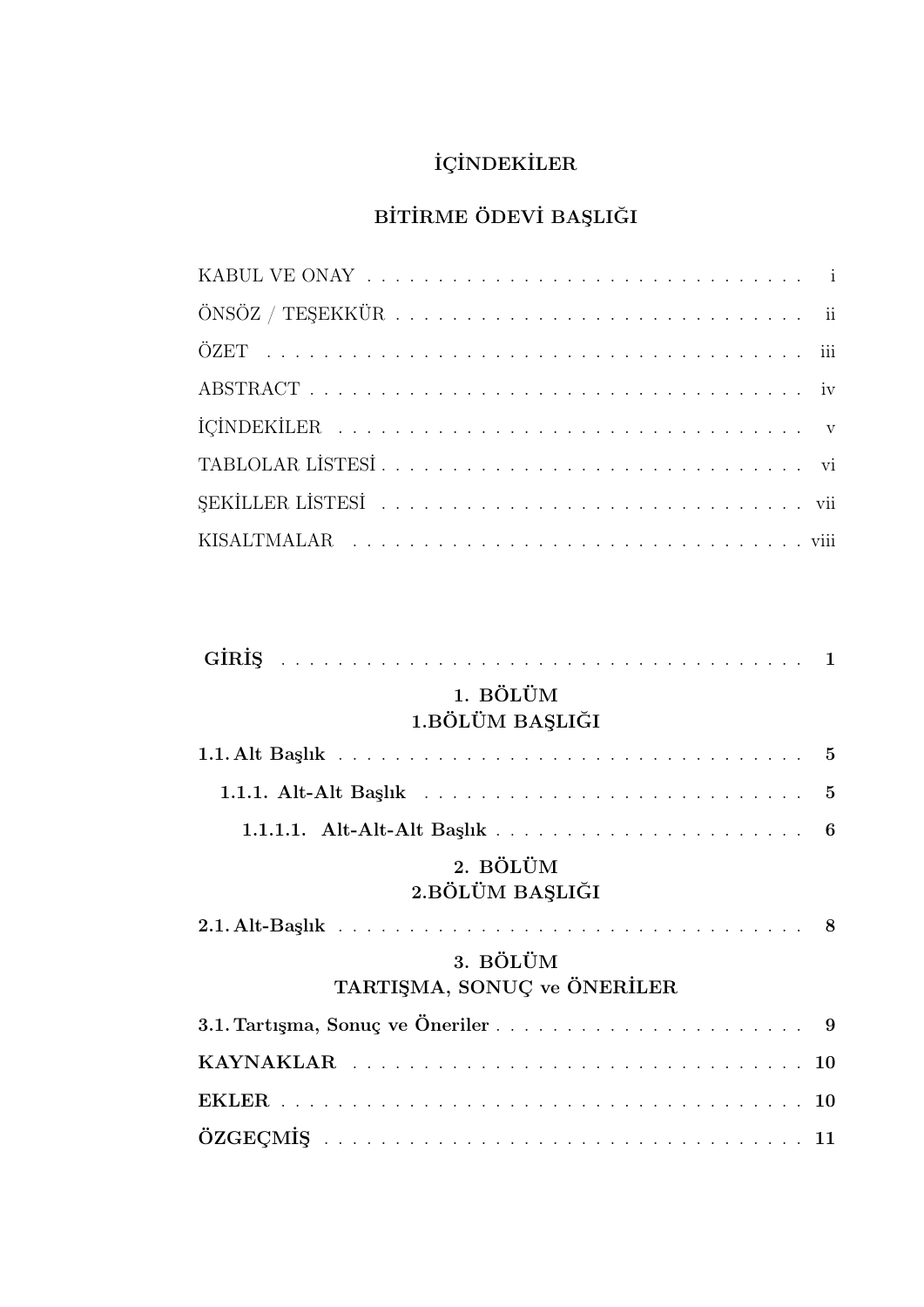## TABLOLAR LİSTESİ

| Tablo 1.1. Örnek Tablo<br>Tablo. |  |  |
|----------------------------------|--|--|
|----------------------------------|--|--|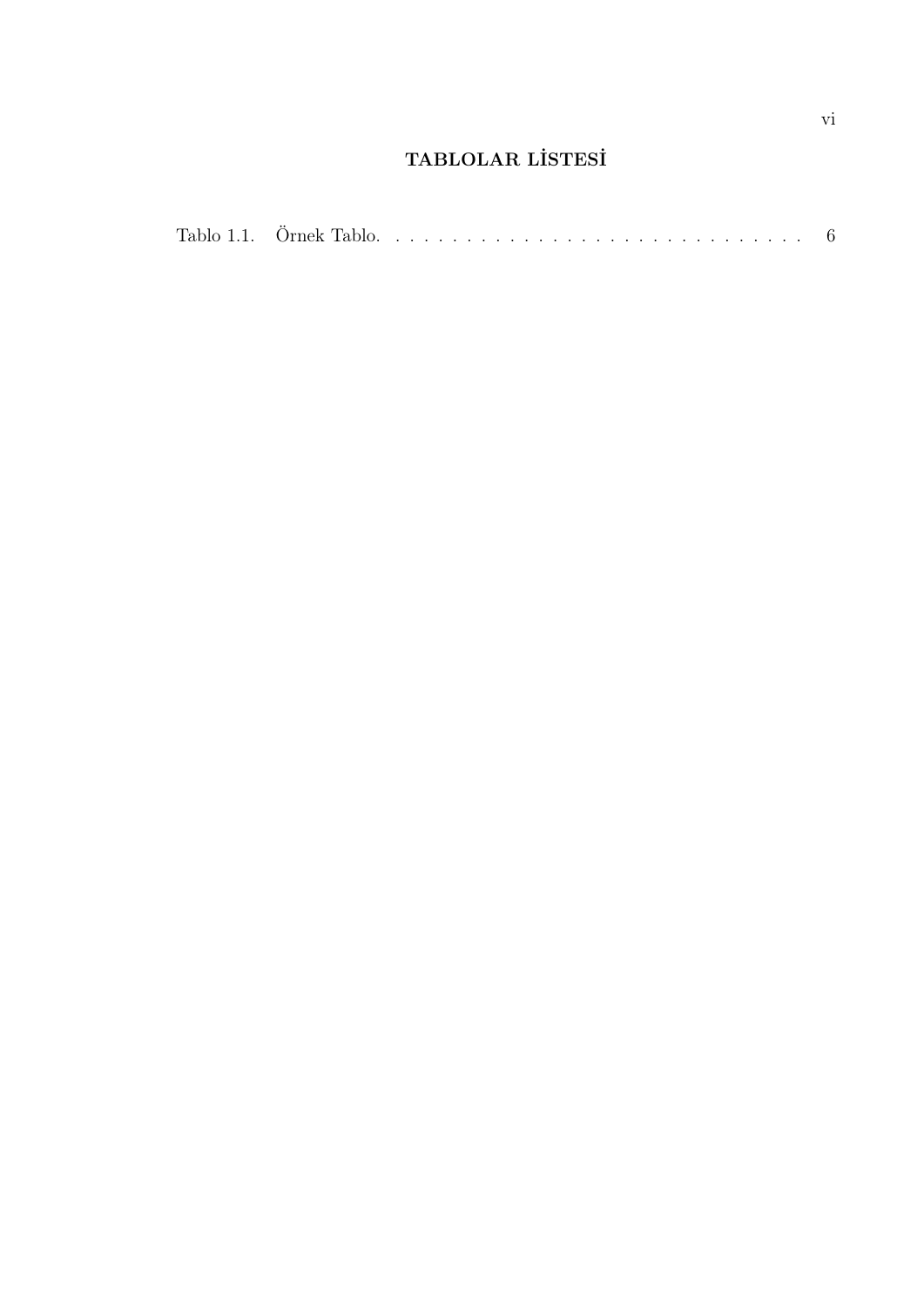# ŞEKİLLER LİSTESİ

| Sekil 1.<br>Ornek<br>– seku. | . |  |
|------------------------------|---|--|
|------------------------------|---|--|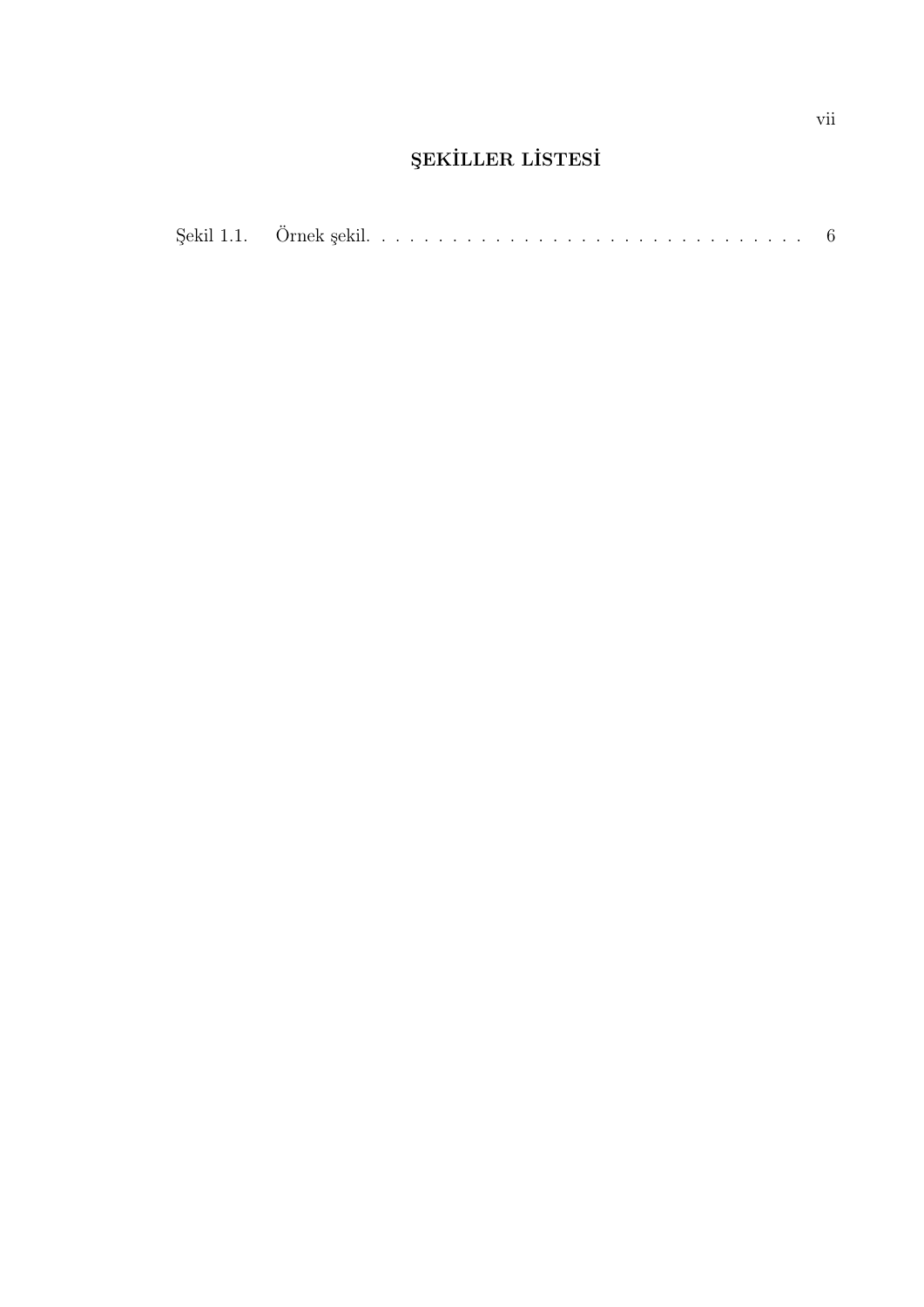#### KISALTMALAR

- GA : Genetik algoritma
- ABC : Yapay arı koloni algoritması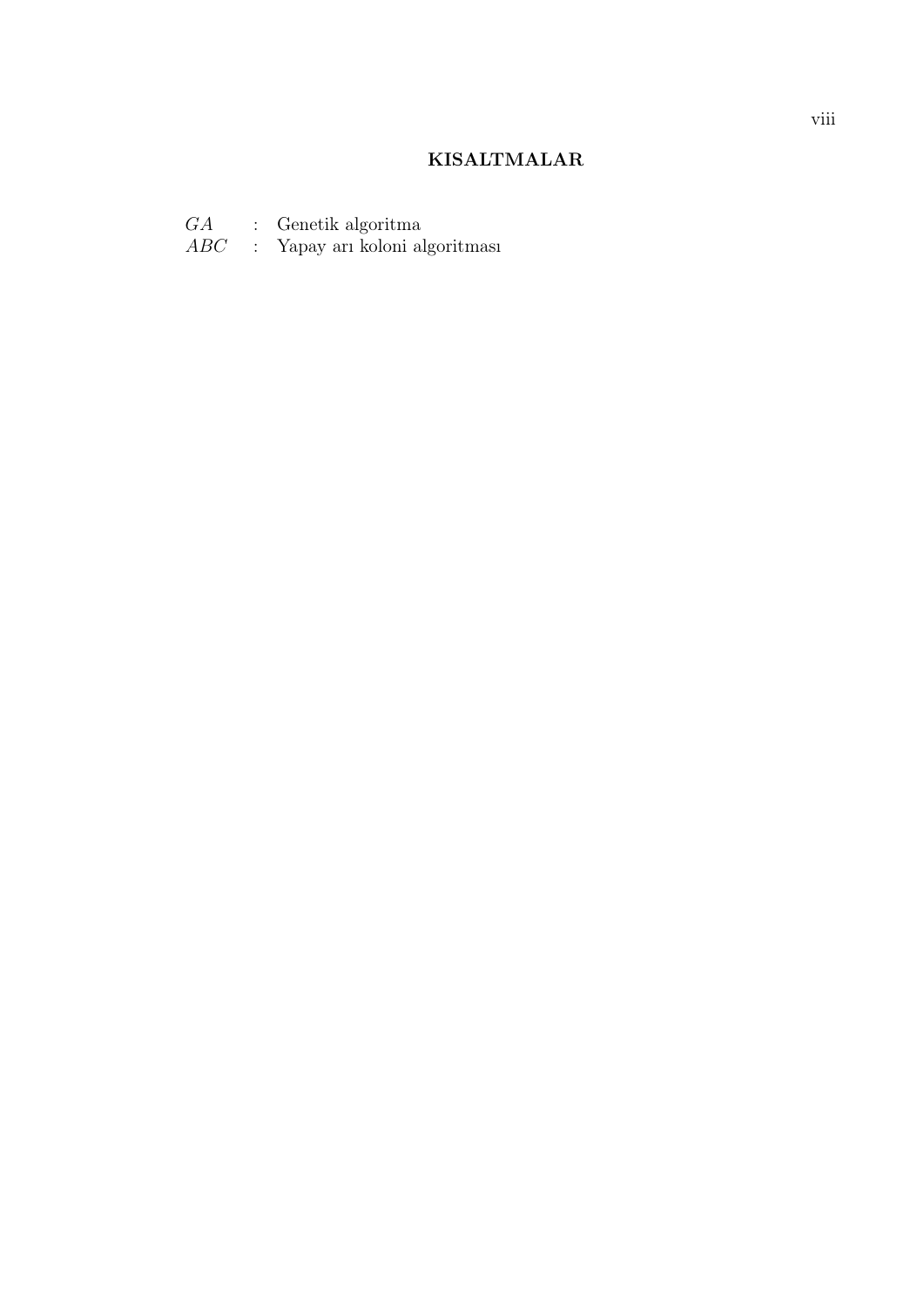### GİRİŞ

Çalışmanın tanıtılması ve detaylı olarak anlatılması [1].

Lorem ipsum dolor sit amet, consectetur adipiscing elit. Nullam ac justo et nunc dignissim viverra nec sed erat. Aliquam ac augue at urna ultrices ullamcorper. Phasellus nec sapien elementum, condimentum nibh sed, pulvinar purus. Sed dolor mi, lacinia ut laoreet ut, finibus et tellus. Sed dignissim arcu quam, sit amet bibendum massa pellentesque vel. Aliquam erat volutpat. Etiam scelerisque, felis id consectetur pharetra, tortor dolor aliquet tortor, eget bibendum ante tortor ac ligula. Etiam dolor neque, aliquam sed tellus nec, aliquam posuere urna. Suspendisse nisl orci, elementum vel neque nec, vulputate consequat velit.

Donec vitae lacus et sapien maximus posuere eget sollicitudin nisl. Ut venenatis ante sit amet tempor ultricies. Curabitur sagittis sit amet elit eget facilisis. In odio ipsum, accumsan ac eleifend vel, molestie in lectus. Sed vel commodo erat. Pellentesque lobortis neque ac eros suscipit fermentum. Sed feugiat convallis velit, eget commodo risus venenatis sed. Suspendisse dapibus tortor eget congue ultrices. Cras ut viverra odio. Ut vitae libero nec eros sagittis varius in eget risus. Donec et nibh sodales, pretium nisi ac, suscipit arcu. Cras at justo eget justo dignissim efficitur non quis nunc. Phasellus pharetra, augue sed gravida molestie, tellus enim lacinia libero, ac dapibus tortor odio id dui. Duis vel quam quam. Curabitur ac malesuada velit. Aliquam et mollis massa, sit amet varius mi.

Mauris tempus neque et ex convallis, convallis bibendum nulla aliquet. Cras odio ipsum, consectetur at imperdiet a, ultrices id felis. Duis ullamcorper luctus nulla, nec cursus ex placerat vitae. Morbi id enim quam. Sed sed lacus id purus sollicitudin tincidunt. Fusce tincidunt elementum nisi, ut gravida tellus euismod sed. In est sapien, ornare a dictum ut, aliquam sit amet nisl. In enim turpis, laoreet et dui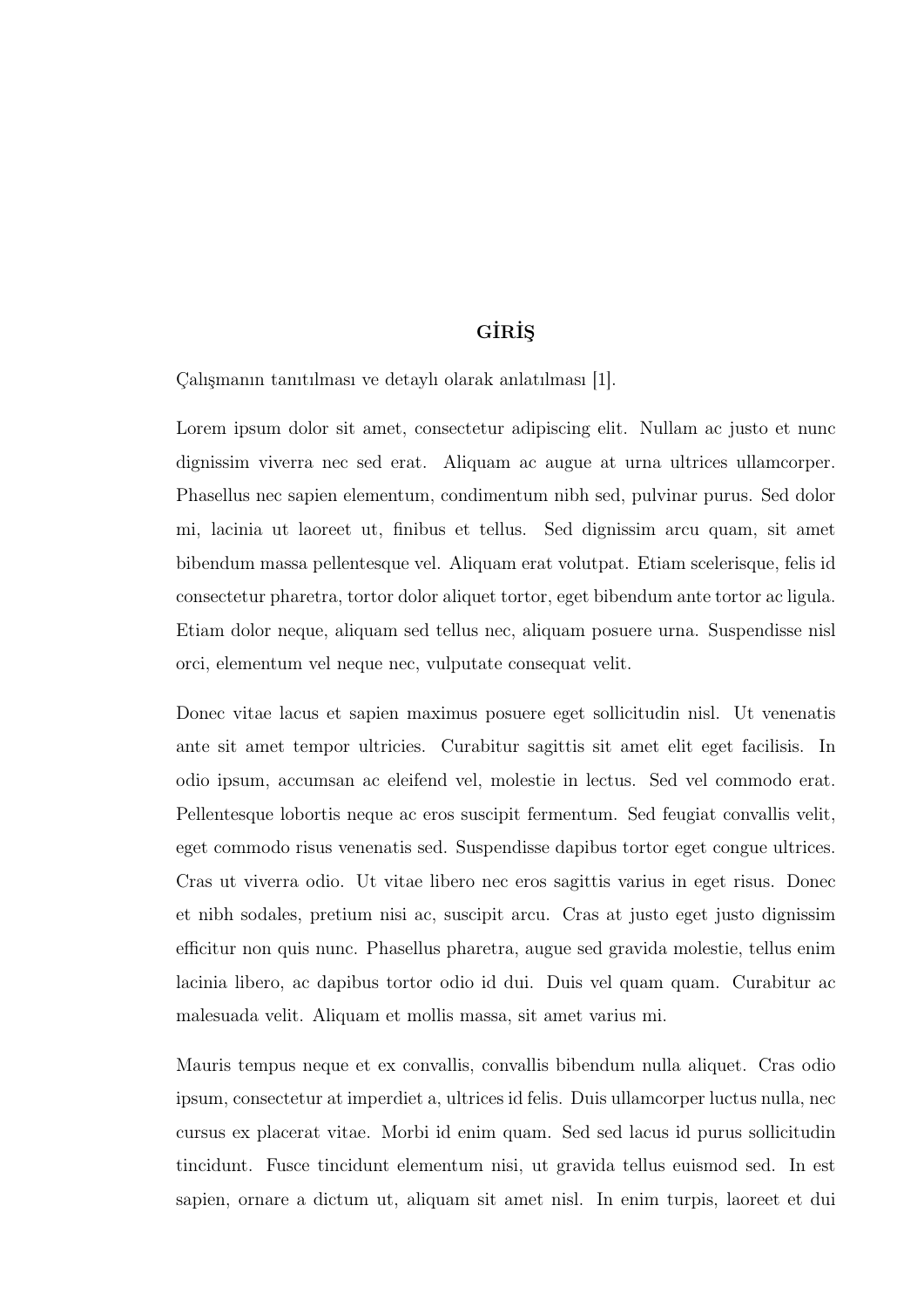egestas, fermentum elementum purus. Nulla eget metus congue dui viverra mattis. Duis sed justo cursus, laoreet libero in, dictum nibh. Lorem ipsum dolor sit amet, consectetur adipiscing elit. Mauris ac volutpat leo. Nullam imperdiet quam dui, et vehicula ipsum tincidunt pulvinar. Mauris quis diam orci. Praesent eu libero dolor.

In ac neque neque. Praesent vel semper orci. Sed facilisis in velit sed commodo. Sed ultricies urna nibh. Vivamus feugiat rhoncus neque. Maecenas in aliquam sapien. Vivamus justo ex, rutrum sed euismod nec, pulvinar sed enim. Donec quam lectus, vulputate in posuere vel, maximus sollicitudin mauris. Curabitur urna lacus, ornare venenatis consequat a, efficitur eget odio. Nulla facilisi. Donec bibendum lorem at ex convallis, semper lacinia mauris pellentesque. Nam tempor massa at gravida luctus. Ut ac cursus ante. Nulla facilisi. Aliquam erat volutpat.

Interdum et malesuada fames ac ante ipsum primis in faucibus. Aenean semper, purus ut ultrices laoreet, nisl nisl molestie tellus, dignissim iaculis lacus libero ut nibh. Aenean non fringilla lacus. Pellentesque tempor lorem id dapibus porta. Pellentesque mollis risus sed est pulvinar ultricies. Suspendisse potenti. Pellentesque semper lectus metus, vitae ultrices lorem pulvinar ac. Ut molestie rutrum nulla ut pulvinar. Nam et sodales erat. Proin facilisis varius lobortis. Phasellus laoreet pharetra tellus dignissim aliquam. Maecenas pretium ullamcorper enim, vel viverra enim euismod at. Nullam ut ligula enim. In quis metus arcu. Sed efficitur ligula congue, pellentesque tellus nec, scelerisque tortor. Vestibulum arcu odio, molestie eu accumsan tempor, bibendum at mauris.

#### Literatür Özeti

Konuyla ilgili daha önce yapılmış çalışmaların derlenmesi ve tanıtılması.

Lorem ipsum dolor sit amet, consectetur adipiscing elit. Morbi facilisis purus eget tellus sagittis vehicula. Nullam pretium urna quis purus gravida dictum. Quisque erat nunc, pretium at enim et, luctus lobortis leo. Pellentesque at eros erat. Suspendisse sagittis est mauris, non ornare dolor maximus at. Phasellus id congue felis, at venenatis lorem. Vestibulum purus nisi, efficitur eget vulputate sed, gravida a felis. Pellentesque pulvinar, nisi hendrerit interdum blandit, lorem justo cursus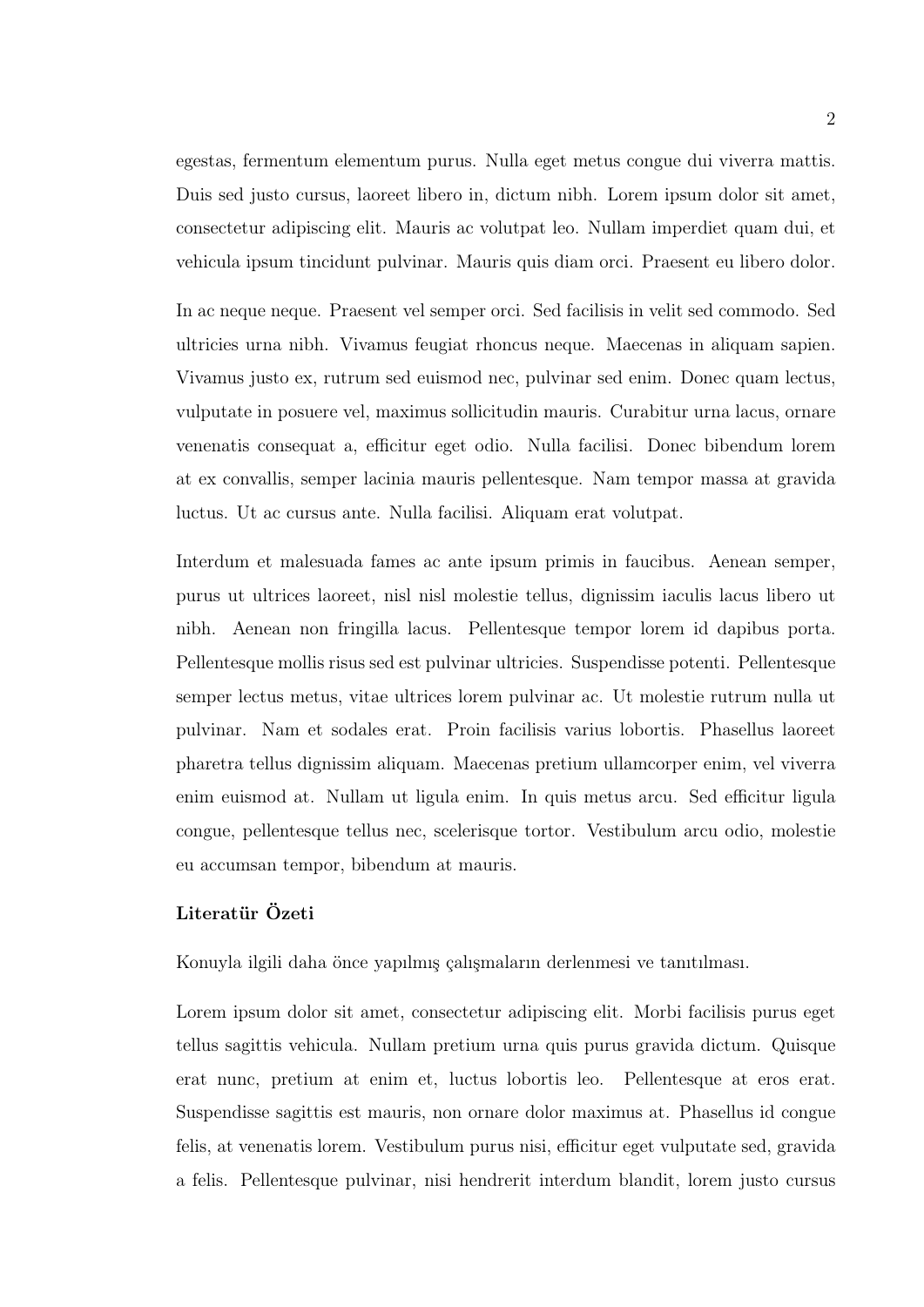justo, at suscipit velit eros interdum quam. In consequat metus ut est scelerisque, vitae dapibus odio varius. Maecenas pellentesque porttitor sem, ut sollicitudin ligula luctus nec. Nam sit amet porttitor mi, in mattis enim. Aliquam erat volutpat.

Pellentesque pretium sit amet turpis nec sodales. Nulla ut ex vestibulum, accumsan tortor quis, tempus ligula. Quisque at justo vulputate, interdum odio at, dignissim orci. Fusce ex metus, fringilla sed porta ac, placerat vitae purus. Aenean posuere accumsan velit, sed hendrerit metus volutpat eu. Quisque fermentum lectus sed interdum convallis. Aenean id ante porttitor, sagittis ex ac, vestibulum urna. Pellentesque sit amet sem eleifend tellus gravida congue. Maecenas nec rhoncus lectus, sed condimentum quam. Cras varius arcu in consectetur scelerisque. Vestibulum varius mauris eu nibh semper, in gravida sem ultrices. Nullam sed dolor non justo pharetra luctus. Cras ac nisi nibh. Orci varius natoque penatibus et magnis dis parturient montes, nascetur ridiculus mus.

Suspendisse finibus nec neque sed vulputate. Nulla facilisi. Etiam vel neque est. Pellentesque sollicitudin libero arcu, et euismod turpis finibus suscipit. Praesent et libero turpis. Nullam auctor metus quis neque rhoncus, non gravida nibh sagittis. Duis tristique maximus dui, sit amet condimentum eros dapibus vitae. Sed rhoncus quam non velit venenatis fermentum. Donec a nulla ultrices, dictum est et, lobortis nisl. Cras sed est nisl. Nullam auctor suscipit erat. Vestibulum nec aliquet leo, vel sodales sapien. Sed pharetra dui ac enim fermentum vehicula. Quisque elit tortor, finibus ut elit nec, posuere dapibus odio. Quisque feugiat orci libero.

#### Çalışmanın Amacı

Bu çalışmasının amaçları şu şekilde sıralanabilir:

- Lorem ipsum dolor sit amet, consectetur adipiscing elit. Pellentesque odio mi, efficitur non pulvinar eu, fringilla at augue. Nullam tempor vel erat accumsan laoreet. Nunc sed lacinia mi, elementum auctor tortor. Aliquam non rhoncus lorem. Cras non mauris justo. Donec dapibus in nunc vel mattis. Vestibulum nibh massa, ullamcorper eu dolor ut, tempor bibendum ex.
- Duis pellentesque dolor vel ligula finibus fringilla. Nunc sed enim cursus, laoreet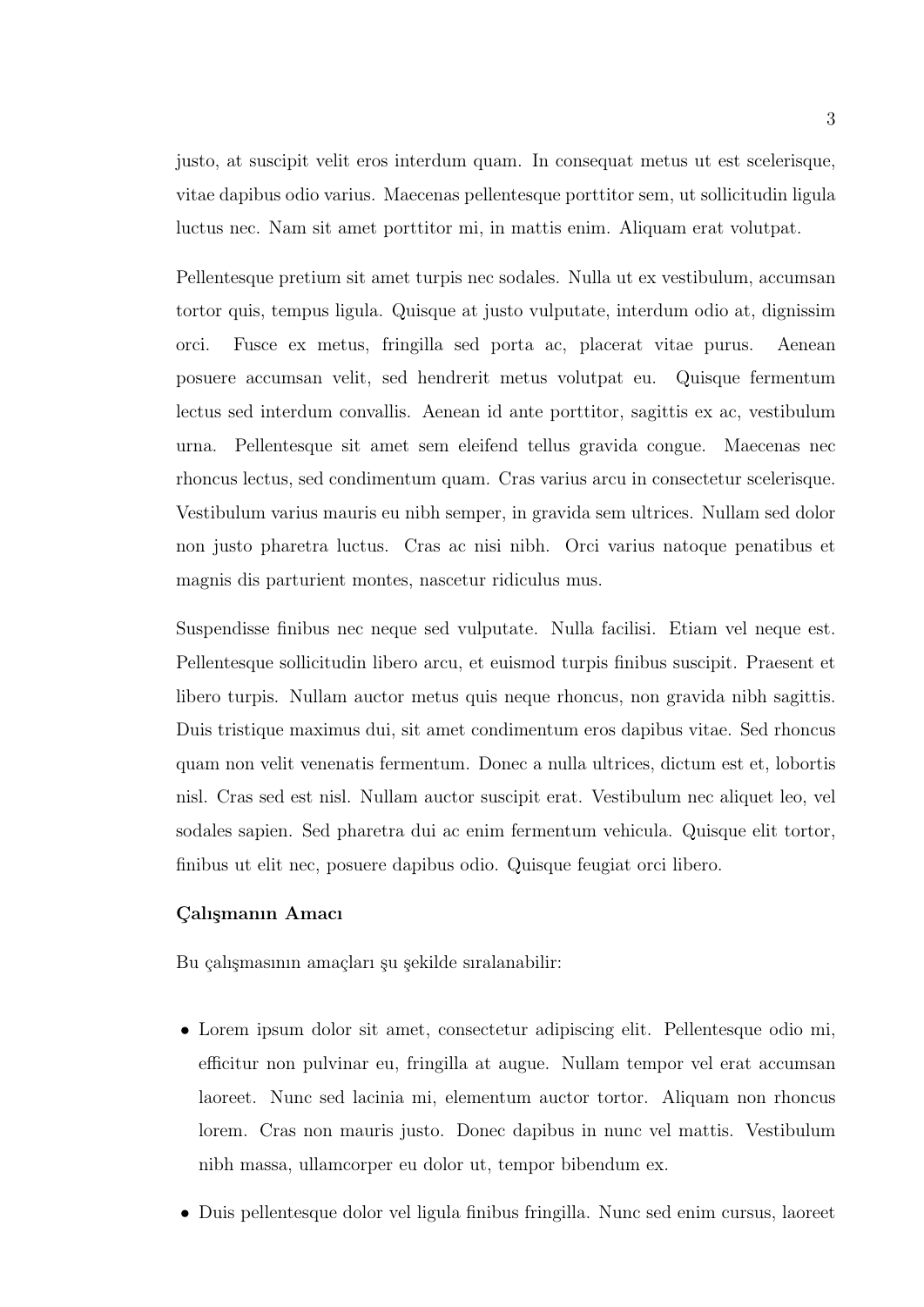lacus eget, porta lectus. Phasellus non finibus turpis. Quisque eget condimentum ex. Suspendisse feugiat maximus sapien, semper bibendum turpis rutrum et. Donec lacinia luctus tincidunt. Integer in dui mattis, aliquam ligula ut, facilisis metus. Nulla facilisi. Sed non vestibulum magna. Proin non dolor tincidunt erat tristique dignissim. Integer egestas, dolor ac euismod pharetra, nibh libero laoreet nibh, fringilla euismod dolor arcu blandit lorem. In et eros posuere, ultricies nunc sed, bibendum dui. Nullam posuere in nulla at tristique. Donec elementum odio elit, non vehicula nulla varius in. Fusce quis ligula volutpat tellus gravida varius. Praesent nec elementum ex, et maximus mi.

#### Tezin Organizasyonu

Bu çalışmanın düzenlemesi şu şekildedir.

- 1. Bölümde,
- 2. Bölümde,
- ....
- 5. Bölümde,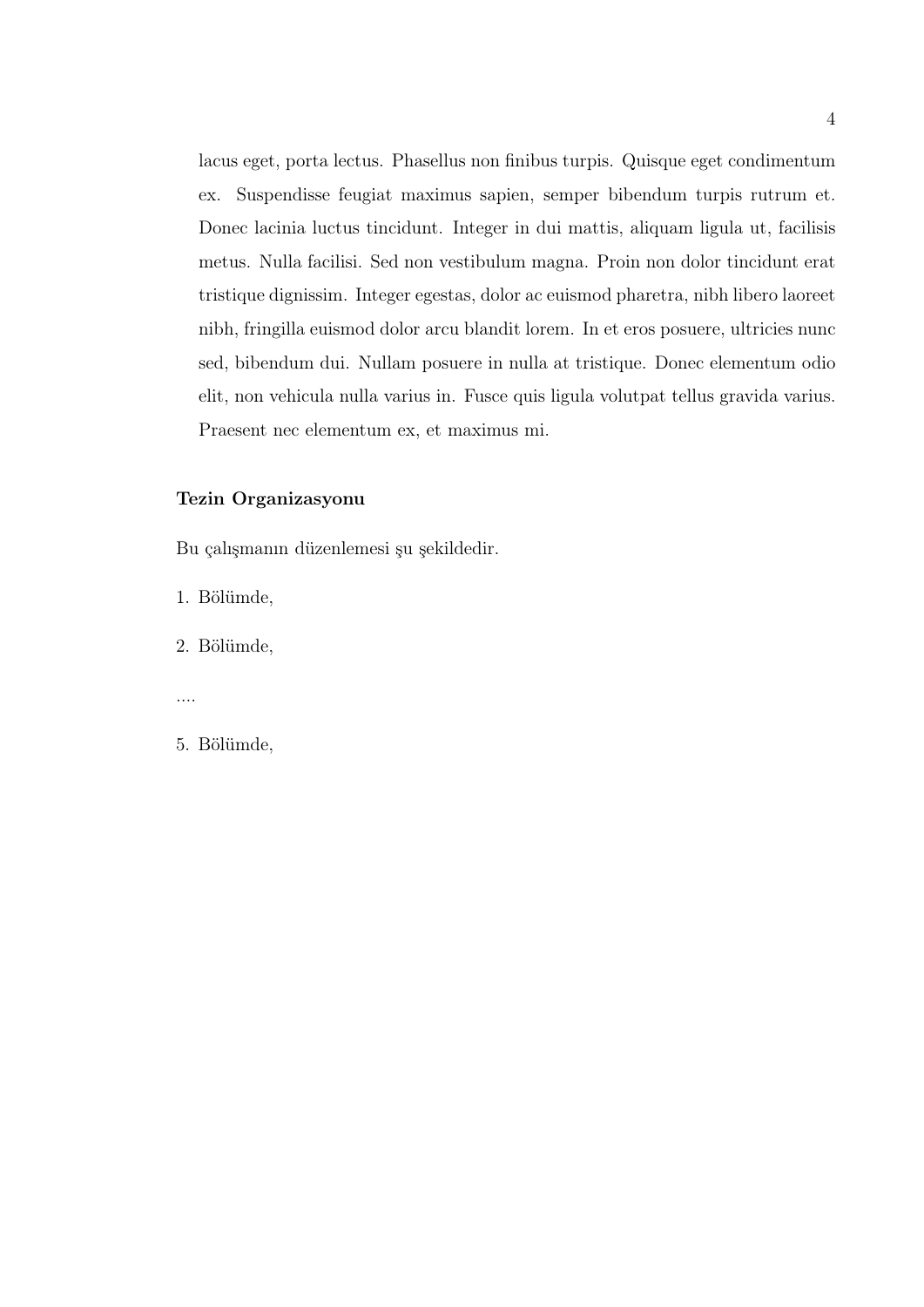### 1. BÖLÜM

#### 1.BÖLÜM BAŞLIĞI

Integer ultricies leo sem, vel tempor lacus ullamcorper in. Suspendisse potenti. Pellentesque nec augue elit. Quisque blandit vestibulum nisi, quis volutpat risus lacinia sed. Morbi odio purus, dignissim sed nisl vitae, condimentum sagittis lectus. Nulla vitae lorem leo. Morbi eget blandit metus, sit amet interdum sem. Aenean vel ligula lacus. Donec faucibus pulvinar tristique. Morbi egestas tristique justo et tempor.

#### 1.1. Alt Başlık

Integer ultricies leo sem, vel tempor lacus ullamcorper in. Suspendisse potenti. Pellentesque nec augue elit. Quisque blandit vestibulum nisi, quis volutpat risus lacinia sed. Morbi odio purus, dignissim sed nisl vitae, condimentum sagittis lectus. Nulla vitae lorem leo. Morbi eget blandit metus, sit amet interdum sem. Aenean vel ligula lacus. Donec faucibus pulvinar tristique. Morbi egestas tristique justo et tempor.

#### 1.1.1. Alt-Alt Başlık

Integer ultricies leo sem, vel tempor lacus ullamcorper in. Suspendisse potenti. Pellentesque nec augue elit. Quisque blandit vestibulum nisi, quis volutpat risus lacinia sed. Morbi odio purus, dignissim sed nisl vitae, condimentum sagittis lectus. Nulla vitae lorem leo. Morbi eget blandit metus, sit amet interdum sem. Aenean vel ligula lacus. Donec faucibus pulvinar tristique. Morbi egestas tristique justo et tempor.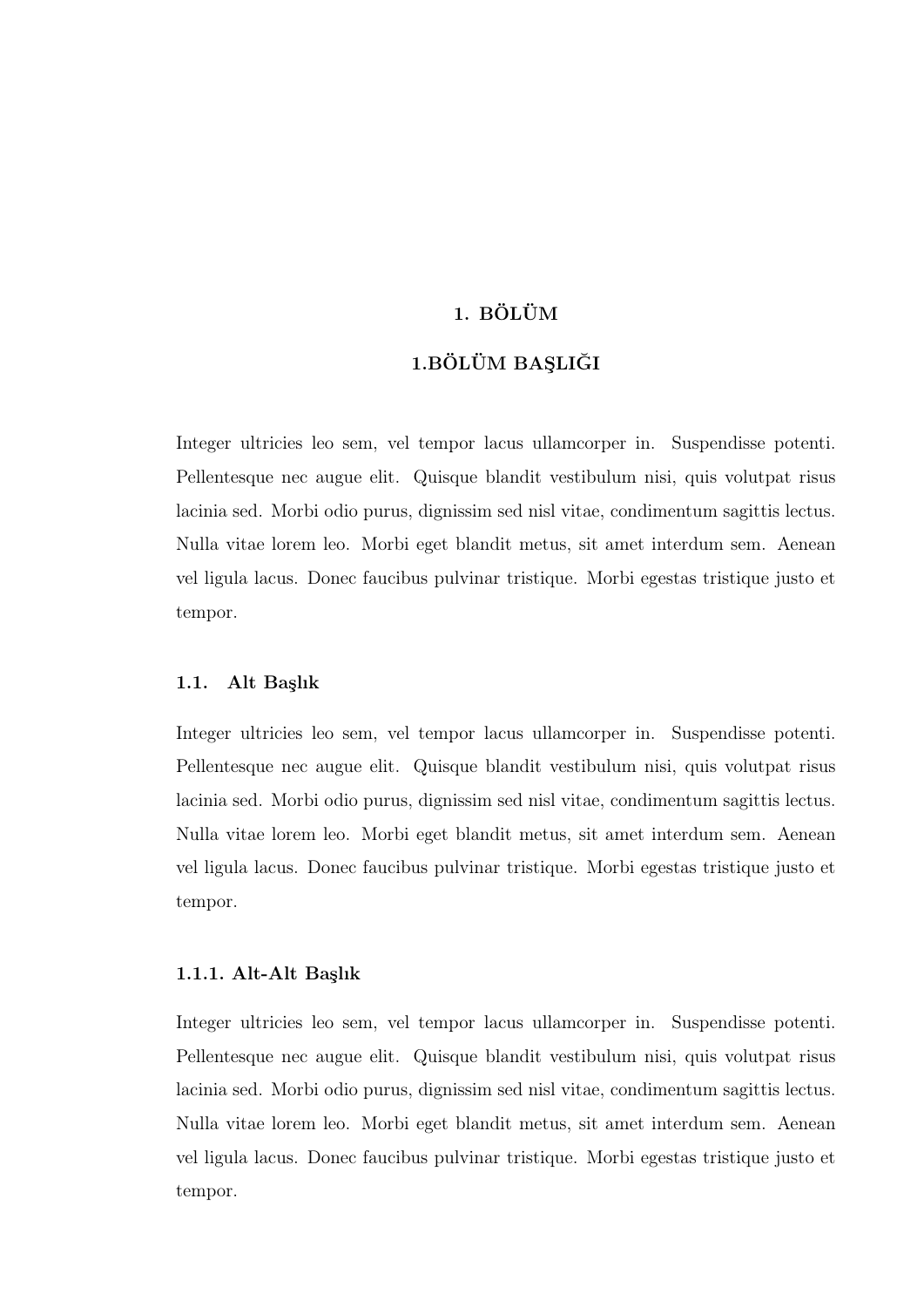

Şekil 1.1. Örnek şekil.

Tablo 1.1. Örnek Tablo.

| Değerlendirme                   | Karşılaştırma Testi | Sinif Karari   | Sınıf Benzerliği |
|---------------------------------|---------------------|----------------|------------------|
| Doğru pozitif $(T\overline{P})$ | Pozitif             | (Doğru karar)  | Aynı sınıf       |
| Yanlış pozitif $(FP)$           | Pozitif             | (Yanlış karar) | Farklı sınıf     |
| Doğru negatif $(TN)$            | Negatif             | (Doğru karar)  | Farklı sınıf     |
| Yanlış negatif $(FN)$           | Negatif             | (Yanlış karar) | Aynı sinif       |

$$
S = \{(x_{i,1}, ..., x_{i,n}, c_i^j)|i = 1, ..., m\}
$$
\n(1.1)

#### 1.1.1.1. Alt-Alt-Alt Başlık

Integer ultricies leo sem, vel tempor lacus ullamcorper in. Suspendisse potenti. Pellentesque nec augue elit. Quisque blandit vestibulum nisi, quis volutpat risus lacinia sed. Morbi odio purus, dignissim sed nisl vitae, condimentum sagittis lectus. Nulla vitae lorem leo. Morbi eget blandit metus, sit amet interdum sem. Aenean vel ligula lacus. Donec faucibus pulvinar tristique. Morbi egestas tristique justo et tempor..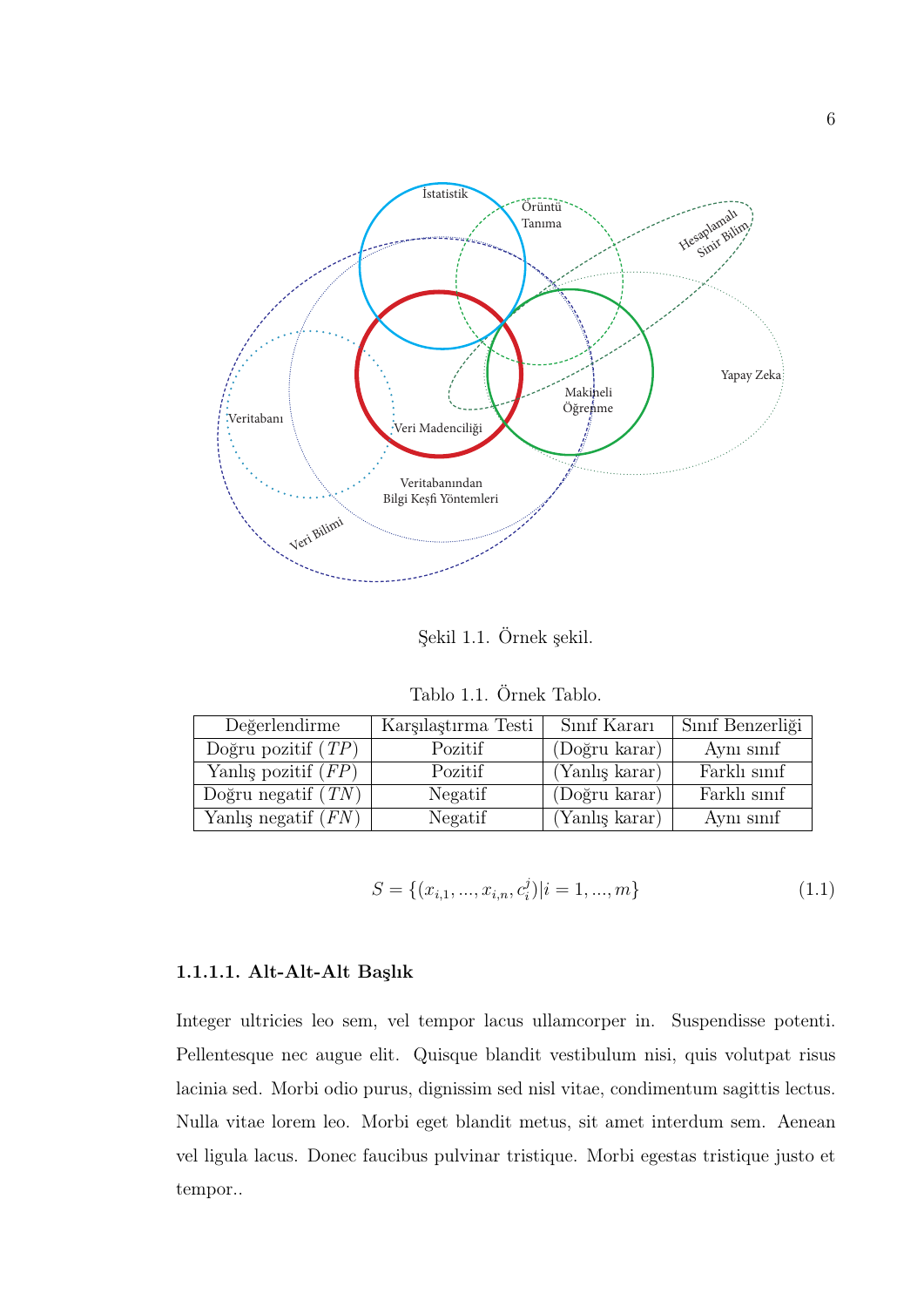```
Girişler: D: Eğitim veri kümesi.
          a: Öznitelik değerleri.
Çıkış : KararAğacı: Keşfedilen karar ağacı modeli.
Veri: m: Öznitelik sayısı.
    KararA\breve{g}ac\i = \{\}Temel durumları kontrol et
    for (i = 1 \cdots m) do
      a_iiçin normalleştirilmiş bilgi kazancını hesapla.
    end for
    En yüksek bilgi kazancını veren a_{best} ile düğüm ekle.
    Yapılan dallanma üzerinde alt kümelere aynı biçimde yeni düğümler ekle.
    Karar ağacı üretildikten sonra budama işlemi gerçekleştir.
return KararAğacı
```
Algoritma 1.1: Örnek Algoritma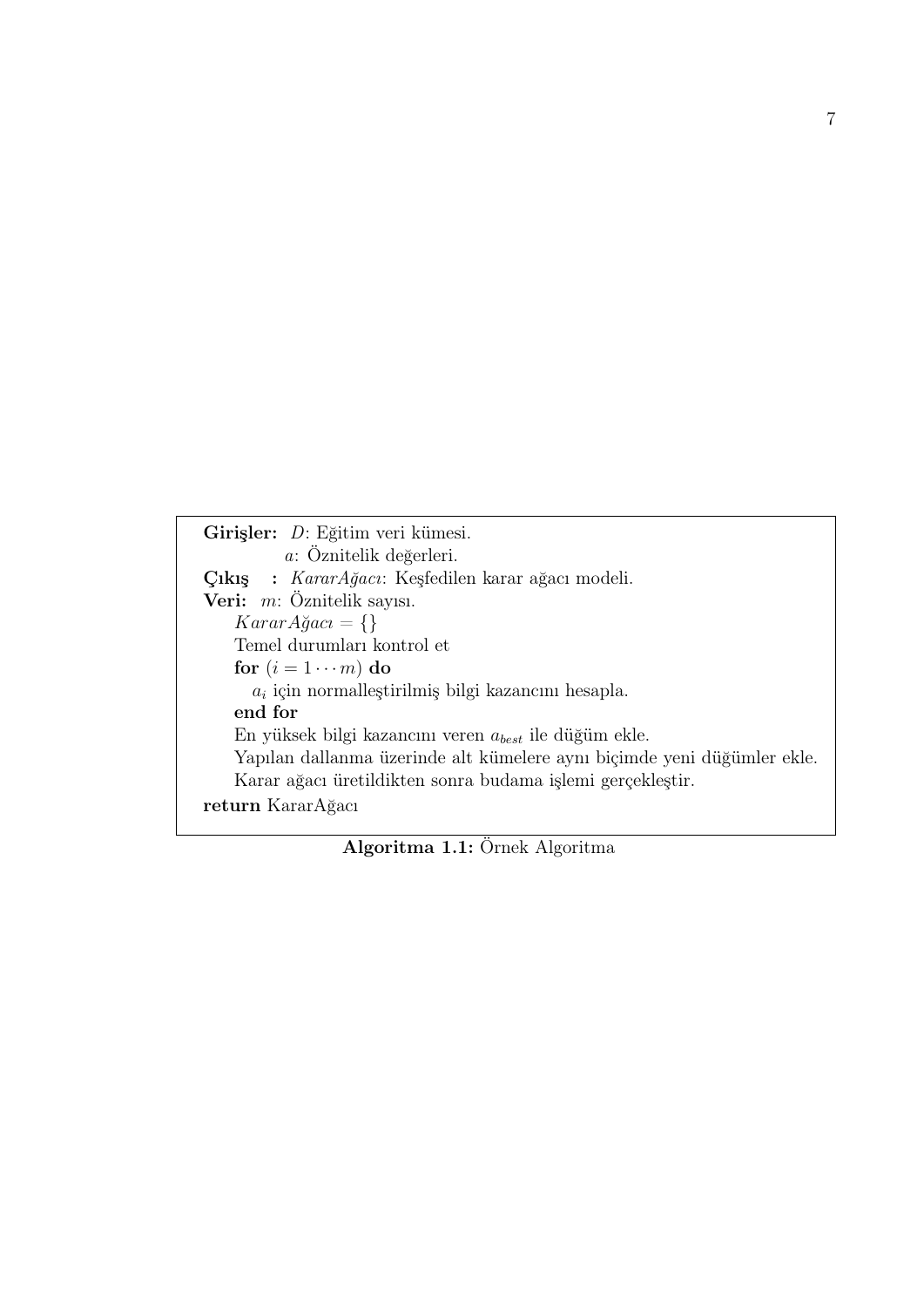### 2. BÖLÜM

#### 2.BÖLÜM BAŞLIĞI

Lorem ipsum dolor sit amet, consectetur adipiscing elit. Praesent eu nisi massa. Donec at augue mauris. Donec ligula ligula, dignissim nec sapien sed, blandit accumsan neque. In justo lacus, mattis a arcu et, ornare ultricies lorem. Donec luctus consequat tincidunt. Maecenas at tristique libero. Aliquam vel leo quis nisl egestas viverra sit amet at turpis. Vestibulum id augue sollicitudin, elementum est et, suscipit lacus. Vestibulum sed volutpat quam. Sed sed dui vitae erat commodo maximus quis nec nisl. Proin imperdiet scelerisque nulla vitae tincidunt. Sed vehicula orci vitae pretium luctus. Morbi a efficitur risus. Cras at suscipit purus.

#### 2.1. Alt-Başlık

Lorem ipsum dolor sit amet, consectetur adipiscing elit. Ut ac aliquam eros. Quisque ullamcorper diam tortor, quis facilisis orci iaculis condimentum. Quisque finibus consequat lacus id euismod. Nunc mattis, lectus ac interdum mollis, diam nisl consectetur est, id dapibus ex nibh in sapien. Nam in lacinia risus. Duis sollicitudin lacinia ante blandit viverra. Maecenas accumsan sapien vitae ex maximus, congue iaculis leo hendrerit. Donec aliquet mauris eu dolor faucibus laoreet. Nulla facilisis ut lectus vitae lobortis. Phasellus et eros at sapien lacinia posuere id eget tortor. Nulla facilisi. In pretium nibh at libero fermentum, at consectetur ante suscipit. Integer laoreet venenatis consectetur. Lorem ipsum dolor sit amet, consectetur adipiscing elit.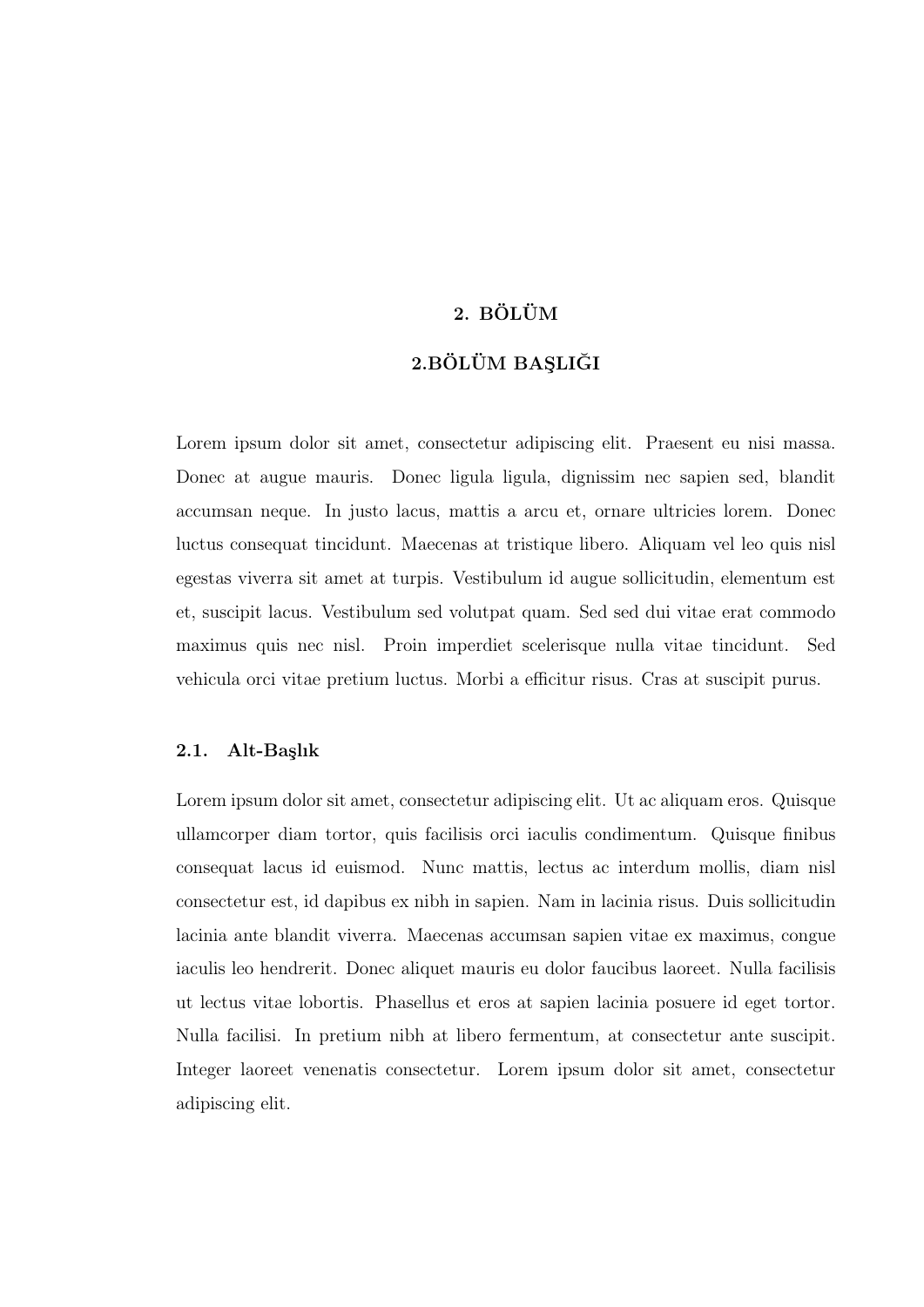### 3. BÖLÜM

### TARTIŞMA, SONUÇ ve ÖNERİLER

#### 3.1. Tartışma, Sonuç ve Öneriler

önerilebilir ve daha yüksek performanslı yöntemler geliştirilebilir:

Lorem ipsum dolor sit amet, consectetur adipiscing elit. Ut ac aliquam eros. Quisque ullamcorper diam tortor, quis facilisis orci iaculis condimentum. Quisque finibus consequat lacus id euismod. Nunc mattis, lectus ac interdum mollis, diam nisl consectetur est, id dapibus ex nibh in sapien. Nam in lacinia risus. Duis sollicitudin lacinia ante blandit viverra. Maecenas accumsan sapien vitae ex maximus, congue iaculis leo hendrerit. Donec aliquet mauris eu dolor faucibus laoreet. Nulla facilisis ut lectus vitae lobortis. Phasellus et eros at sapien lacinia posuere id eget tortor. Nulla facilisi. In pretium nibh at libero fermentum, at consectetur ante suscipit. Integer laoreet venenatis consectetur. Lorem ipsum dolor sit amet, consectetur adipiscing elit.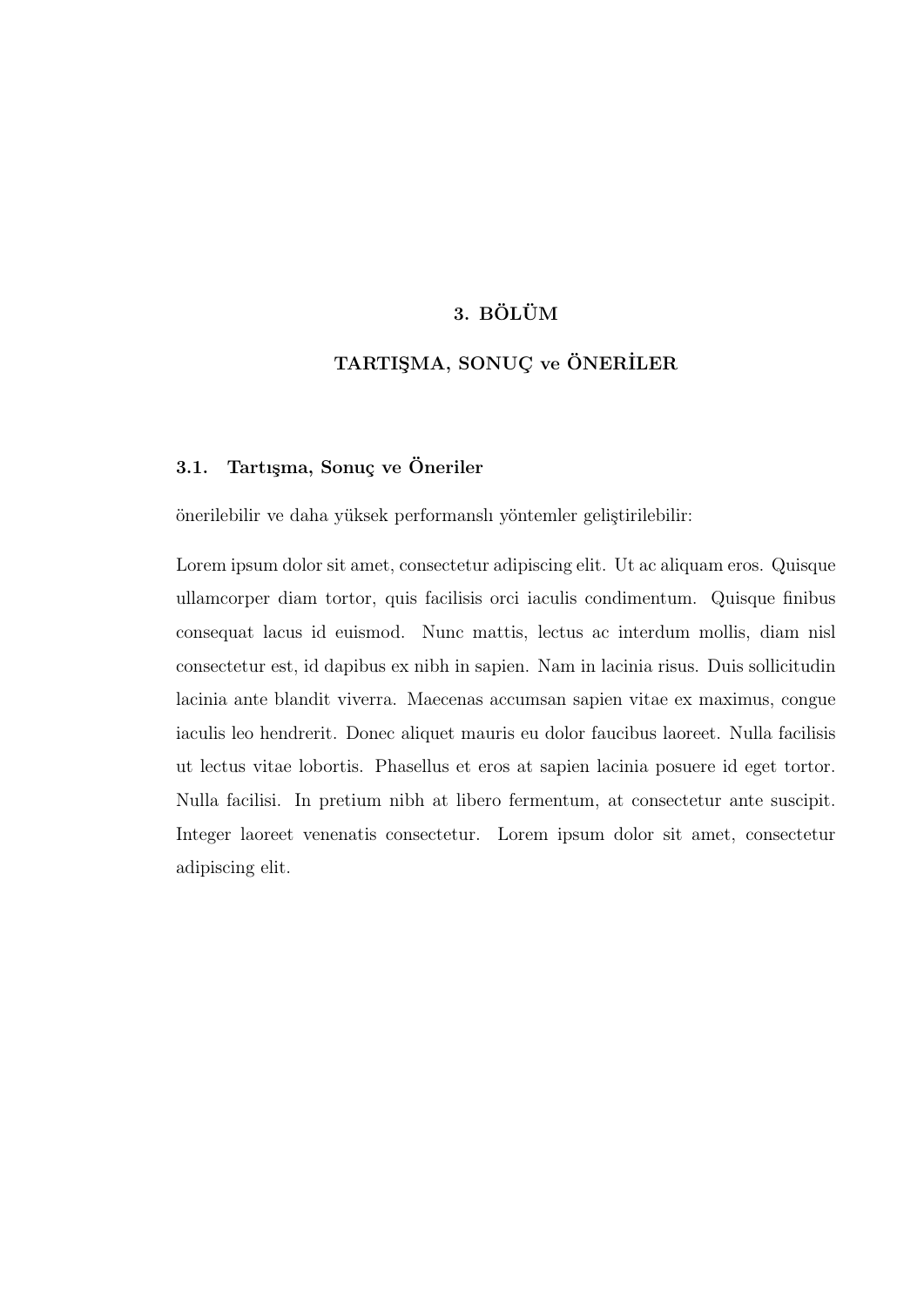### KAYNAKLAR

1. Alpaydin, E., 2004. Introduction to Machine Learning, The MIT Press.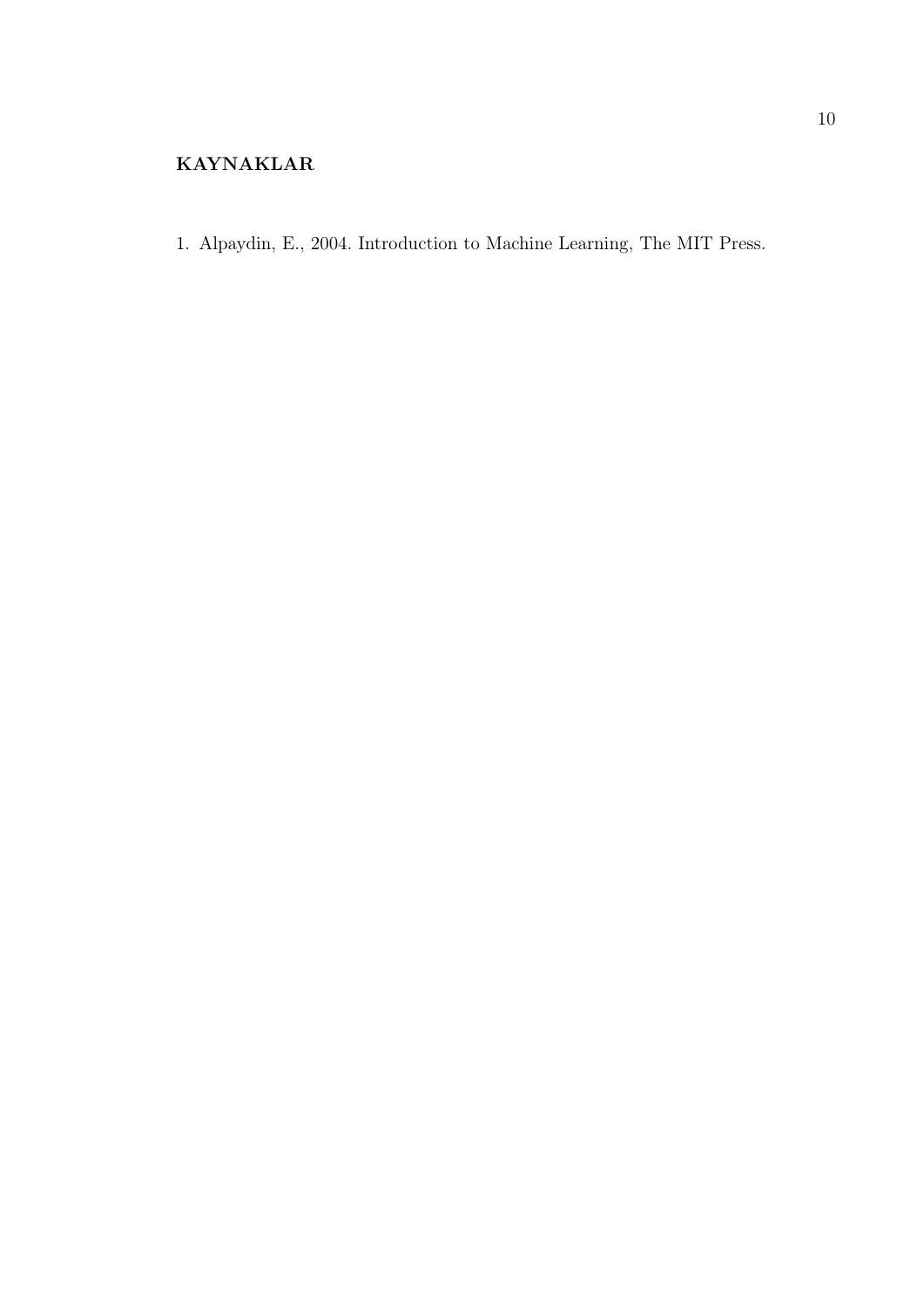# ÖZGEÇMİŞ

# KİŞİSEL BİLGİLER

| Adı, Soyadı : Ad Soyad        |               |                                  |
|-------------------------------|---------------|----------------------------------|
| Uyruğu                        |               | : Türkiye $(T.C.)$               |
| Doğum<br>Tarihi<br>ve<br>Yeri |               | $: 01.01.1995 - KAYSERI$         |
| <b>Telefon</b>                |               | : 0.3525655665                   |
| Belgegeçer                    |               | : 0.3525558877                   |
| E-posta                       |               | $: \text{abcde@erciyes.edu.tr}$  |
| Adres                         | $\mathcal{L}$ | ABCDE Mah.                       |
|                               |               | XYZ Sok.                         |
|                               |               | 38039, Melikgazi KAYSERİ TÜRKİYE |

## EĞİTİM

| Derece Kurum |                                        | Mez.Yili |
|--------------|----------------------------------------|----------|
| Lise         | Kayseri Lisesi, KAYSERİ                | 20       |
|              | Ortaokul Atatürk Ortaokulu, KAYSERİ 20 |          |